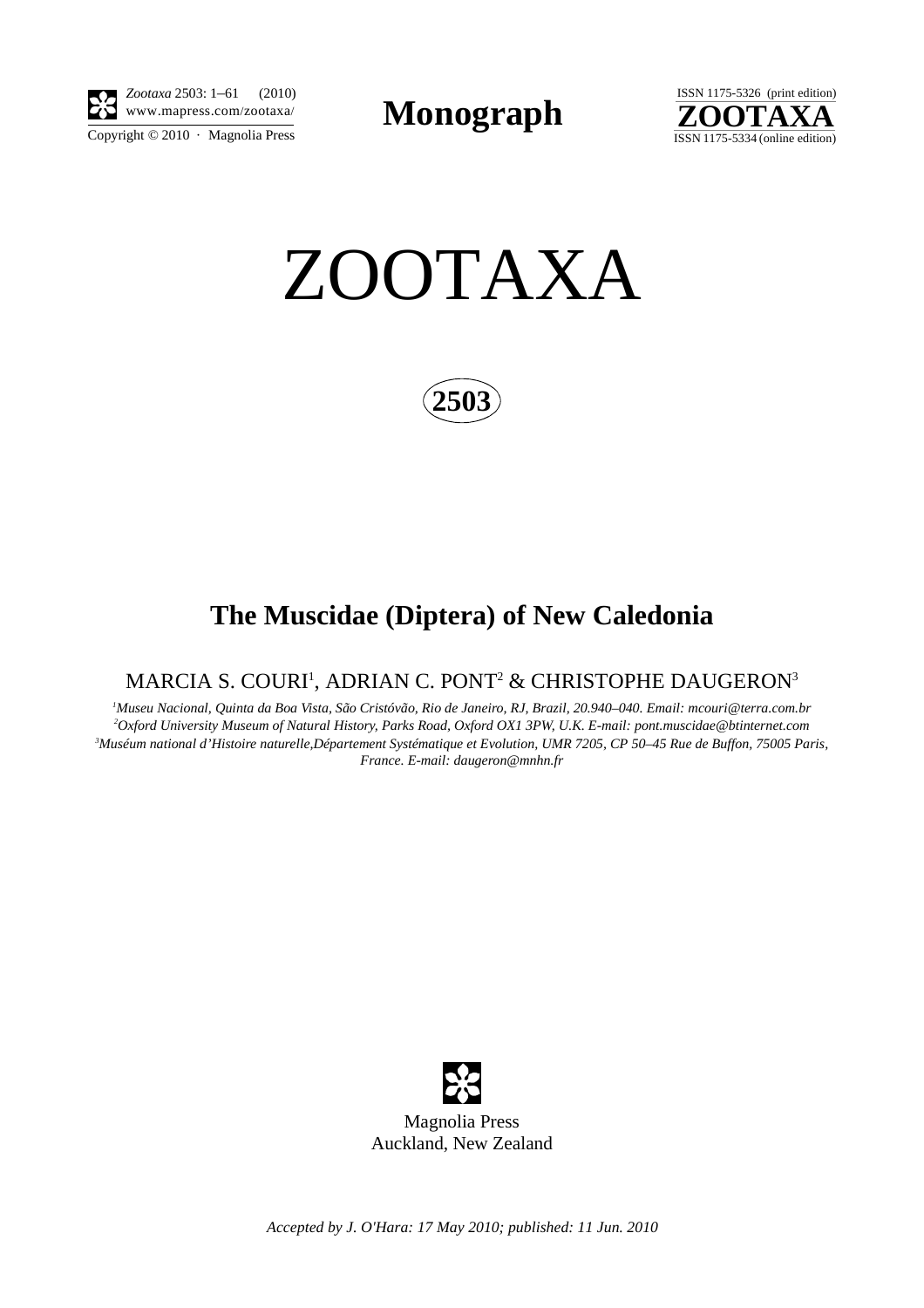Marcia S. Couri, Adrian C. Pont & Christophe Daugeron **The Muscidae (Diptera) of New Caledonia** (*Zootaxa* 2503)

61 pp.; 30 cm. 11 June 2010

ISBN 978-1-86977-549-0 (paperback)

ISBN 978-1-86977-550-6 (Online edition)

FIRST PUBLISHED IN 2010 BY Magnolia Press P.O. Box 41-383 Auckland 1346 New Zealand e-mail: zootaxa@mapress.com http://www.mapress.com/zootaxa/

### © 2010 Magnolia Press

All rights reserved.

No part of this publication may be reproduced, stored, transmitted or disseminated, in any form, or by any means, without prior written permission from the publisher, to whom all requests to reproduce copyright material should be directed in writing.

This authorization does not extend to any other kind of copying, by any means, in any form, and for any purpose other than private research use.

ISSN 1175-5326 (Print edition) ISSN 1175-5334 (Online edition)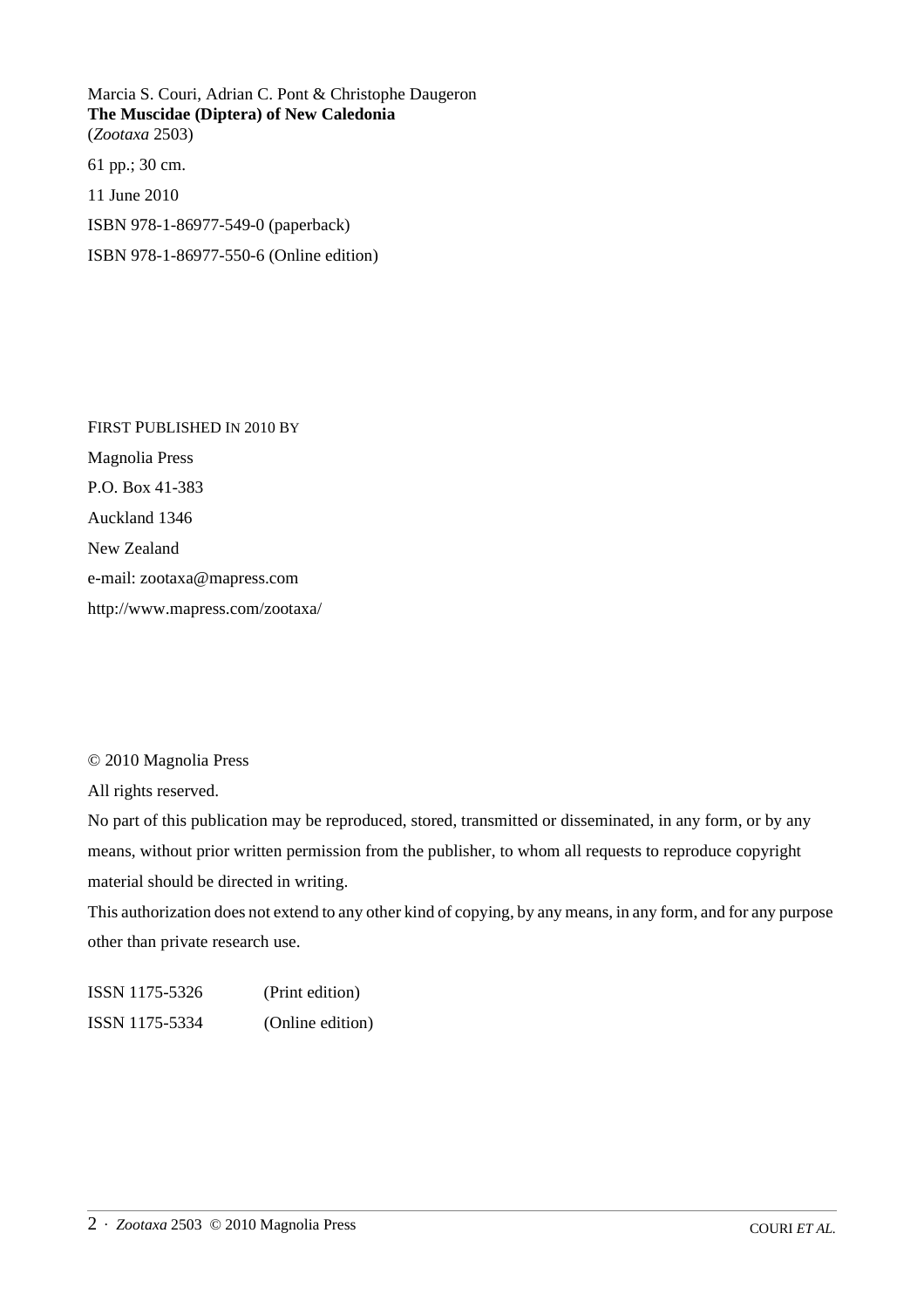#### **Table of contents**